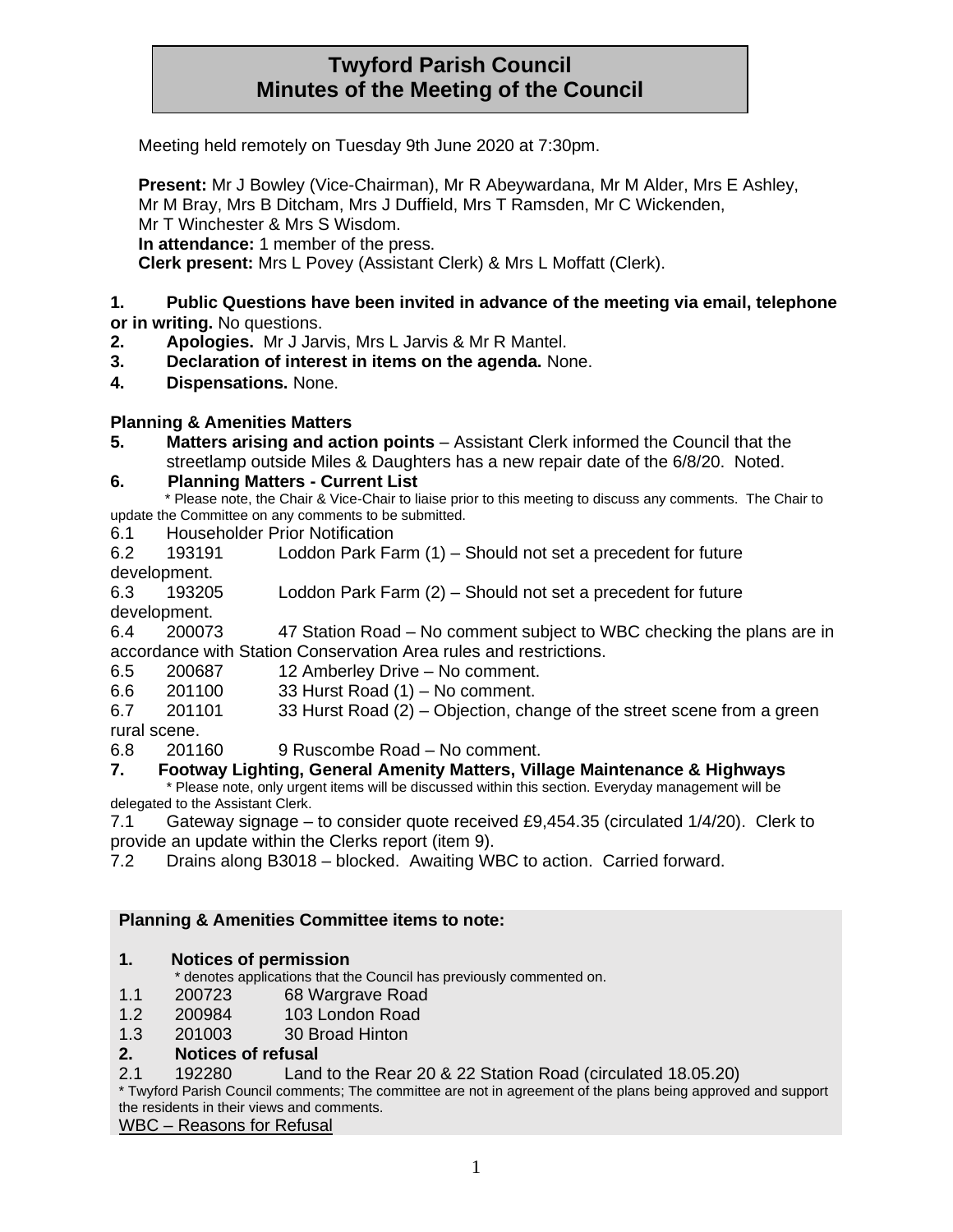1. The proposed development by reason of its stark form, siting and discordant design within the street scene would result in significant harmful impact on the character of the area, failing to preserve or enhance the special architectural and historic character and appearance of the Conservation Area. The proposed development is contrary to Policy CP1, CP3 of the Core Strategy and TB24 of the MDD Local Plan, the Borough Design Guide SPD and the NPPF. 2.2 200472 7 New Road

\* TPC Comments to the Planning Application - Objection on the grounds of unsuitability of the site abutting the A4. This should not be seen as a self-build unless it is covered by community build rules which would give priority to existing residents & should only be considered after a housing needs survey has been conducted.

## WBC – Reasons for Refusal

1. The proposed development would constitute an inappropriate form of tandem development of a residential garden, out of keeping with the general pattern of development and which would cause harm of the local area. The proposal would not make a positive contribution to the character of the area. The proposed development is considered to have an adverse impact on character and appearance of the surrounding landscape. As such the proposal is contrary to the National Planning Policy Framework, Policy CP1 and CP3 of the Core Strategy, policies CC03, TB02 and TB06 of the Managing Development Delivery Local Plan and the Borough Design Guide.

2. Insufficient information has been submitted; the proposed site layout does not demonstrate that the proposed car port meets WBC's parking standards. The proposed site plan would need to be updated to show turning areas and swept paths to reflect an updated parking layout. The proposed development has failed to demonstrate no detrimental impact on highway safety. This is contrary to Policy TB20 of the Managing Development Delivery Local Plan.

## **3. Other planning matters**

3.1 201182 9 Wagtail Close – Application for works to protected tree(s) TPO 54/1972, Group 1. T1, Holm Oak – overall reduction of the tree of 2.5m-3m similar to the work carried out at Mr Trevor Morrison's property, 10 Wagtail Close application ref. 200375 (INFORMATION ONLY)

3.2 201230 32 Springfield Park – Application for works to protected tree(s) TPO 178/1980, Group 15. T1, Holm Oak – reduce by approx. 2m in height and 1.5m in width. Crown raise the southern side of the canopy to 3m over the path and 5m over the road (INFORMATION ONLY).

# **Full Council Matters**

- **8. Minutes of the Full Council meeting held on 2nd June 2020 (to be signed at a later date)** Approval of the minutes as a true and accurate record proposed Mr M Bray, seconded Mr T Winchester, motion carried unanimously.
- **9. Clerks report** An unauthorised encampment of 10 caravans and a further 12 vehicles (crime report number URN:975050620) had broken their way into Stanlake Meadow through the gate nearest the Ruscombe bridge on Stanlake Lane. This happened at around 5:30pm on Friday 5th June and bailiffs were instructed after police had confirmed they would not use their powers. Bailiffs moved the encampment off by 1pm Saturday. A clean up was organised for Sunday but with a glass table and domestic appliance left which should be removed by tomorrow morning. The football shed was broken into and cricket square ropes were cut and area driven over (crime report number: URN:618060620).

Email response from Phil Ashlee, Acting Inspector 6004 Wokingham Neighbourhood Police was circulated on 08.06.20. He said his rationale for not using their powers was that, whilst this was a fairly large encampment on primary land at this point they had not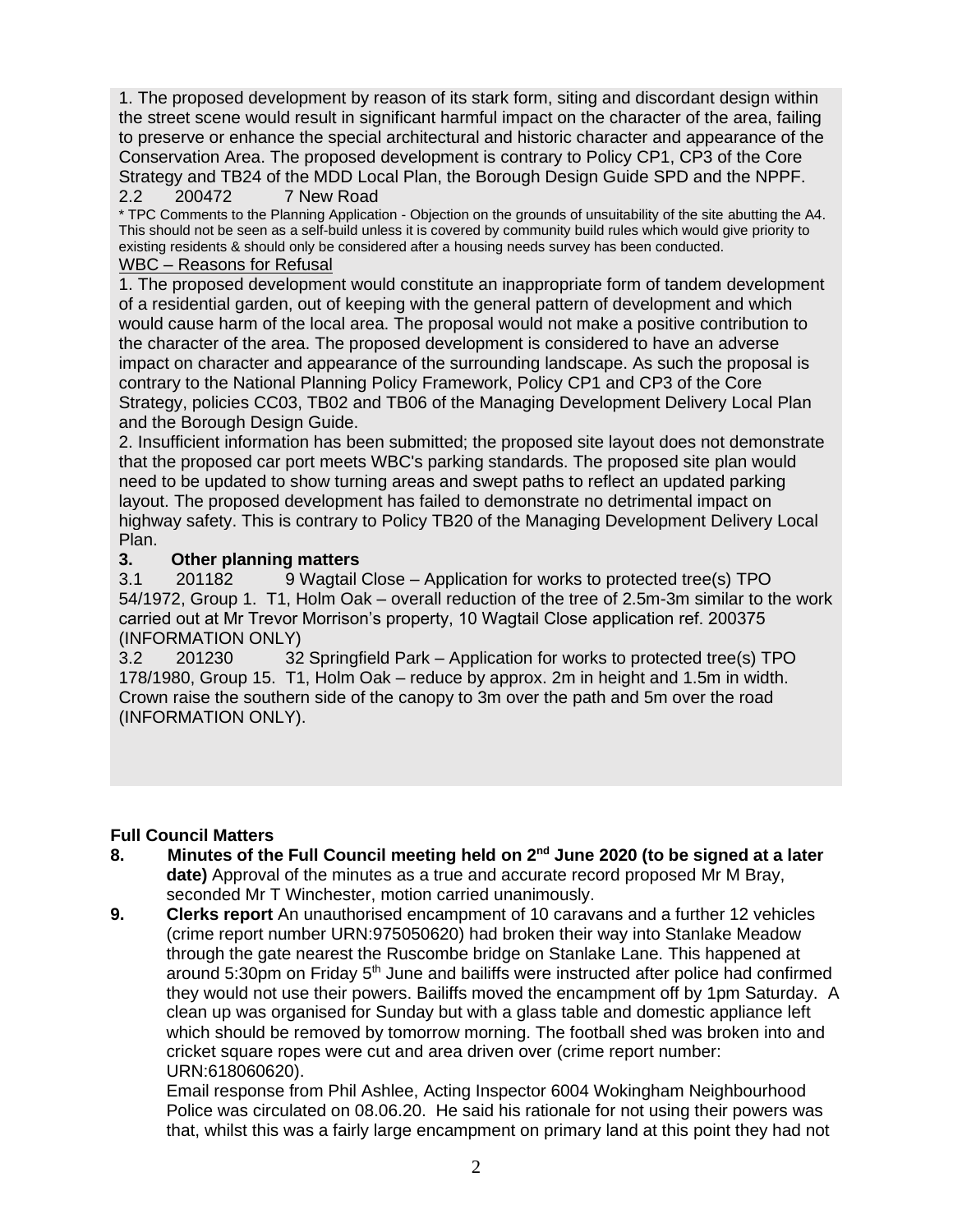caused any significant damage, there were no signs of anti-social behaviour, they were not blocking any public facilities and had informed them of their intention to leave within a few days. Based on this and the fact that at the moment the guidance from Government and the National Police Chiefs Council is that where possible they should not move on any encampments due to Covid-19, he did not and still does not feel that this encampment falls within their powers. A witness call reporting the break in as it happened had not been passed onto attending officers. The Inspector does not believe this would have changed his use of Section 61 Powers.

The clerk has forwarded a written statement from the witness onto Phil Ashlee and requested feedback on why this was not passed on and clarification that the criminal damage has been recorded.

- o Cost breakdown:
	- £4,100 bailiffs
	- $\blacksquare$  Clean up cost to be reported at a future meeting
	- Staff hours

Communication with residents worked well on facebook and twitter. A number of residents called or emailed to report the encampment. Two pieces of correspondence have been circulated.

On a separate issue park waste bins were emptied a day late at Stanlake Meadow last week and several reports of overflowing waste were received. Wokingham Borough Council have reported that they have had to increase their bin emptying as usage has increased with a higher usage of the parks.

Councillors expressed disappointment as to the police response and asked why we don't have designated land in Wokingham to move travellers onto. Discussed re-considering replacing the gates (suggestion to utilise CIL funds). Resident feedback as to the communications was good.

#### **10. Community Resilience program**

10.1 Twyford Arts and Crafts Festival 2020. Mr R Abeywardana reported.

10.1.1 Leaflet update – leaflets are due to be delivered tomorrow and TATA and volunteer councillors will be helping with the distribution.

10.1.2 Website update – Ginger Stag are doing a good job of uploading the entries. Mr Abeywardana will liaise with them about improving the look for the written submissions.

10.1.3 Advertising update – The design has been sent to RG10 ready for their next publication.

10.1.4 Open Air Cinema 2021 – detail and costings – to consider budget (to make bookings) and how much is required for 2021 budget – Mrs Wisdom reported on her research. The group will report to a future meeting with more detailed costing information.

10.1.5 Next steps – 2021 exhibition event and themes to keep the initiative going – carried forward.

- 10.2 Wokingham Community Hub update carried forward.
- 10.3 Green Prescriptions carried forward.

## **11. Communication & liaison with other groups within the Parish**

11.1 Report that WBC are liaising with Twyford Together & Twyford Covid – 19 group to support businesses to re-open. The Clerk reported.

Business meeting with WBC Localities, recovery, communication representatives,

Twyford Together & Twyford Covid-19 group 12.06.20 – items discussed were:

- Social distancing / grants / promoting businesses
- Letter being sent to businesses with re-opening guidance / links / posters re social distancing.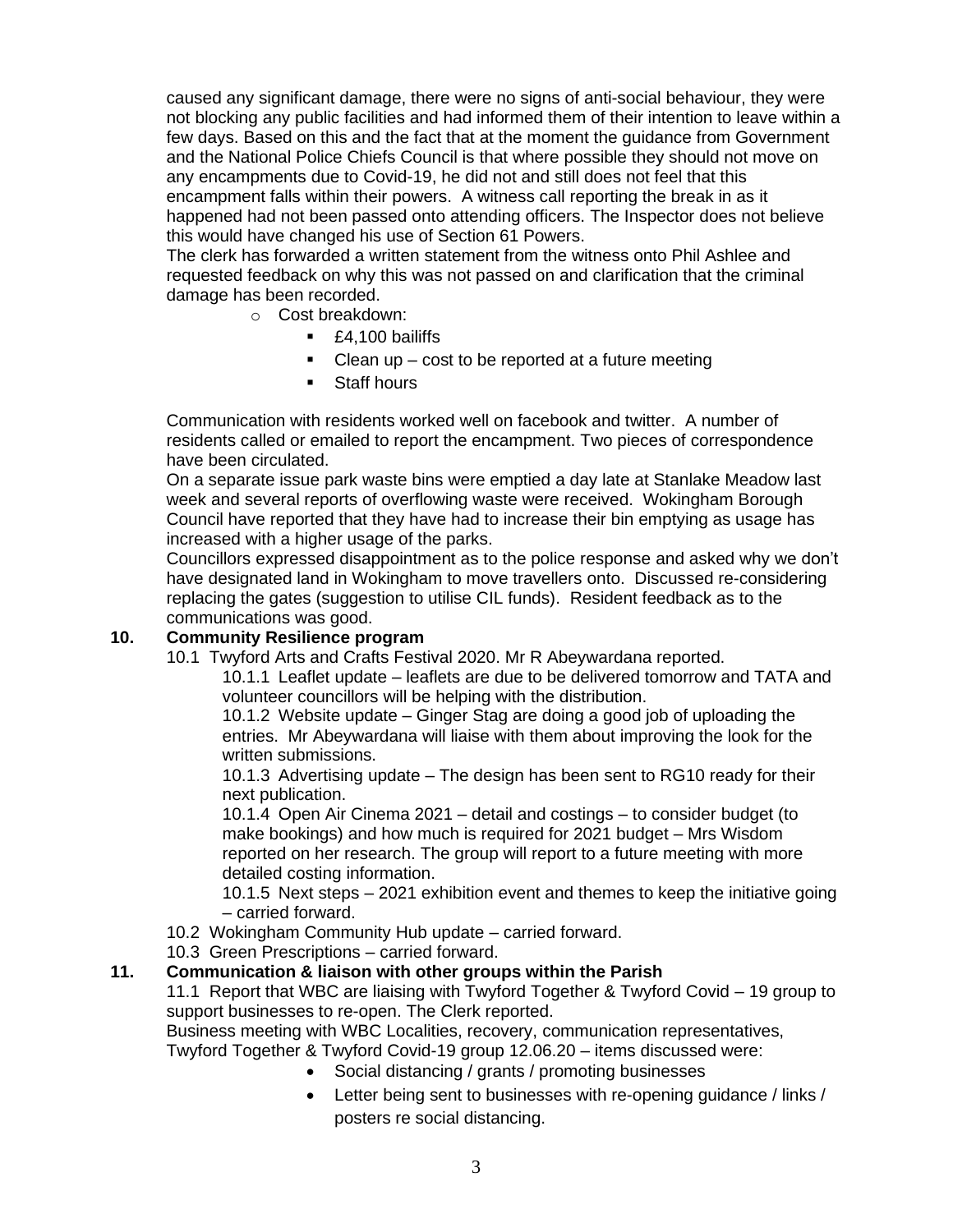- Banners / lamppost banners / posters / sandwich boards being supplied
- Hope to locate some banners in windows of vacant shops
- Discussed using marshals / advisers thought not necessary
- Window logos stay safe /stay local /shop Twyford
- WBC sending a survey to 1500 businesses asking are they opening what support do they need?
- Regular meetings with business forum representatives from each town & WBC representatives which Rob Yeadon will attend
- WBC's Bernie Pitch to arrange a meeting with highways and clerk to discuss footpath footprints and bus queue assistance to help guide queues and assist with social distancing on footpaths
- Suggestion that WBC may be able to assist with budget to promote local businesses
- Groups keen to create a directory of local businesses to help support them as they reopen. WBC unable to take this on but happy to help share on social media

A further meeting was held this morning with Mrs B Ditcham the clerk and WBC's Martin Heath. WBC's Bernie Pitch was unable to join the meeting. Discussion took place on WBC's will that social distancing should be possible in order to allow Twyford residents to shop local. Suggestions such as road closures, diversions, barriers to widen walkways and moving the traffic lights to allow more pedestrian movement was discussed. Pinch points around Costa and the dentist /opticians / Haweli were also discussed. WBC needs knowledge on which shops are re-opening.

Also discussed were highways issues:

- Streetlight outside Miles and Daughters replacement will not be carried out until after 6<sup>th</sup> August due to a temporary Traffic Regulatory Order being required and delays due to the proposed traffic management plan.
- Being able to go direct to Volker Highways to arrange streetlamp works and other services through our own contract.
- Gateway signs a new member of staff has been assigned to this and progress should soon be made.

# **12. Items to be discussed at the next meeting:**

- Correspondence item 18 Local Green Space Designations to be discussed at the next meeting. Mr C Wickenden to draft a list for submission by the deadline of 18<sup>th</sup> June.
- Skate park being used and how to maintain social distancing
- Encampment involvement of WBC, help moving forward, to consider gate replacement & possible funding through CIL funds.
- Health and wellbeing page of website Mrs E Ashley allocated items to be written up and sent to her by Sunday:
	- o Allotments and gardening Mrs T Ramsden
	- $\circ$  Twyforward & being creative Mr R Abeywardana
	- $\circ$  Foodbank and volunteering Mr C Wickenden